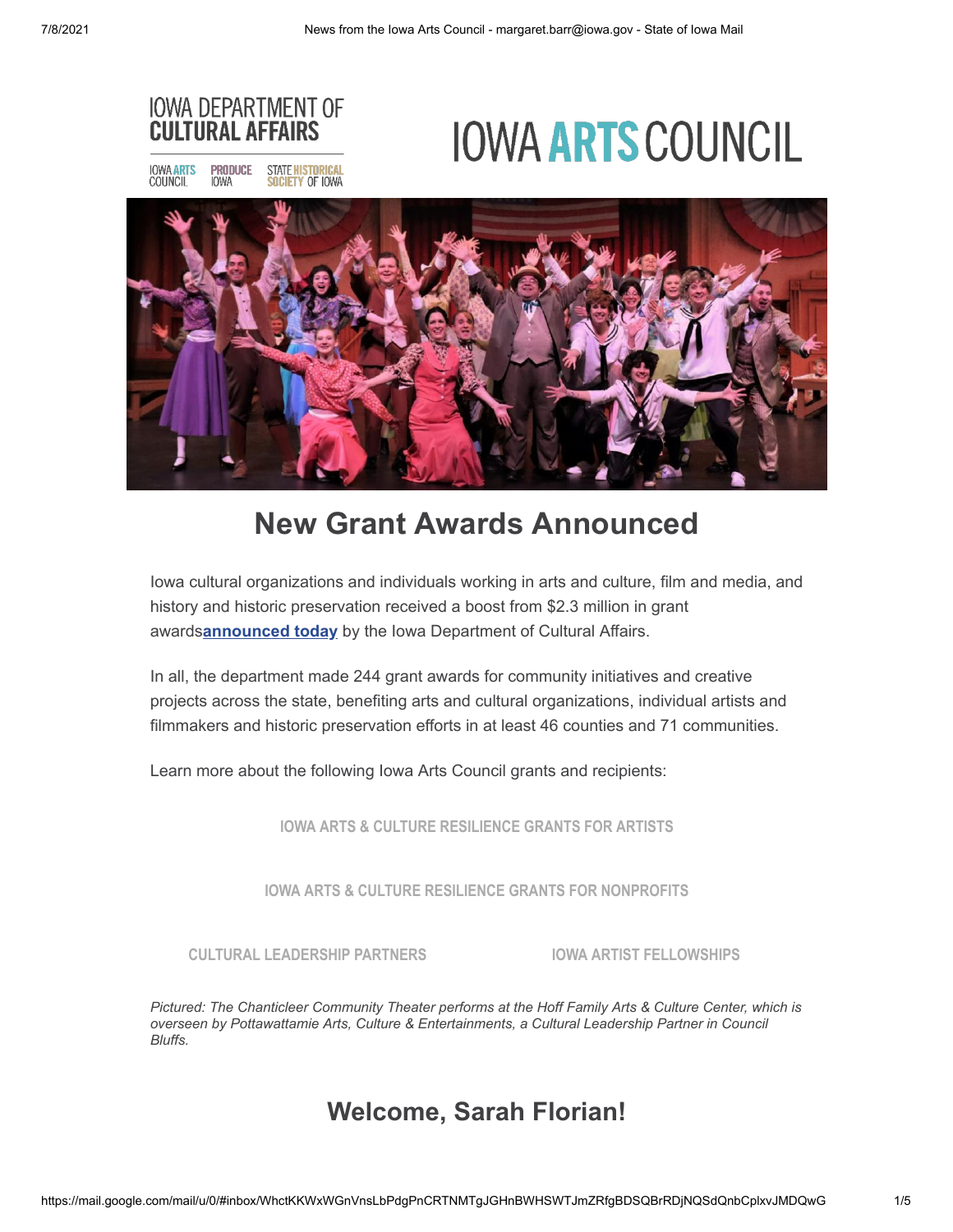

The Iowa Arts Council welcomes Sarah Florian as our new Arts Program and Operations Coordinator. Sarah joins us from Des Moines Performing Arts, where she planned and implemented community engagement programs with statewide impact, including the Iowa High School Musical Theater Awards. Sarah has also been involved with the Des Moines Symphony

Academy, Civic Music Association and Cedar Rapids Opera Theatre. You can contact her at **[sarah.florian@iowa.gov](mailto:sarah.florian@iowa.gov)**.

## **Folk Artists Go High-Tech**

With support from the National Endowment for the Arts, nearly two dozen folk artists from Iowa and neighboring states are learning how to teach and market their art practice online. They recently participated in the first of two workshops co-hosted by the Iowa Arts Council and the Vesterheim Norwegian-American Museum and Folk Art School. The workshop is designed to help artists use high-tech tools, such as iPads and ring lights, to demonstrate old traditions and techniques.



*Jess Hirsch of Minneapolis discussed her studio set up for hosting virtual classes during the folk-arts workshop on June 26.*

**[READ THE BLOG](https://r20.rs6.net/tn.jsp?f=0011hkJV5o4lfrqeaVnLvhHF4Ad1OytEiTkD1QusyqP3NU_3-Y-bKO9quWOTXvbkZLnUItOR2BbejMEExljK67kcx2RIrSEPWwYtagmP846sGVaLeZy0wcKvlFoVoAo1RDgm-iFGQ1_l4AhdiCMpUJFSmPH_rwUUpJ2qFpZgQZjVATKCyQ_tFLEZpDbDj78fLDSDL_DYCoGk-0mouWo-YwvgSfeI3ob8qbZn53K3DT3TtztAPZ4nHCj20-8qKJCRQ3L&c=bUO0W_YQWc7v9_0gFXD3Q7Gn8bR8DIyMHZxhAFwx-uwoqPe-YG7RPw==&ch=5puikqJVA-QcOKncLG3XIYJWGa6uBT9bwaREJ4Fp2KFSwcfpAiwd4w==)**



A new collection of online resources was unveiled this week as part of the Iowa Department of Cultural Affairs' ongoing **[Days of Learning](https://r20.rs6.net/tn.jsp?f=0011hkJV5o4lfrqeaVnLvhHF4Ad1OytEiTkD1QusyqP3NU_3-Y-bKO9qiOxK8zSMXKg1kT7WaDa_GBqtbc9CzMlx9hH25N65O7VfqrqsYqi5EFldDGGk0lc9CanxEVToVHJwv86TWvIiq8wegAvIHDZkA==&c=bUO0W_YQWc7v9_0gFXD3Q7Gn8bR8DIyMHZxhAFwx-uwoqPe-YG7RPw==&ch=5puikqJVA-QcOKncLG3XIYJWGa6uBT9bwaREJ4Fp2KFSwcfpAiwd4w==)**, an initiative that connects educators, students, parents and lifelong learners with a showcase of Iowa art, history,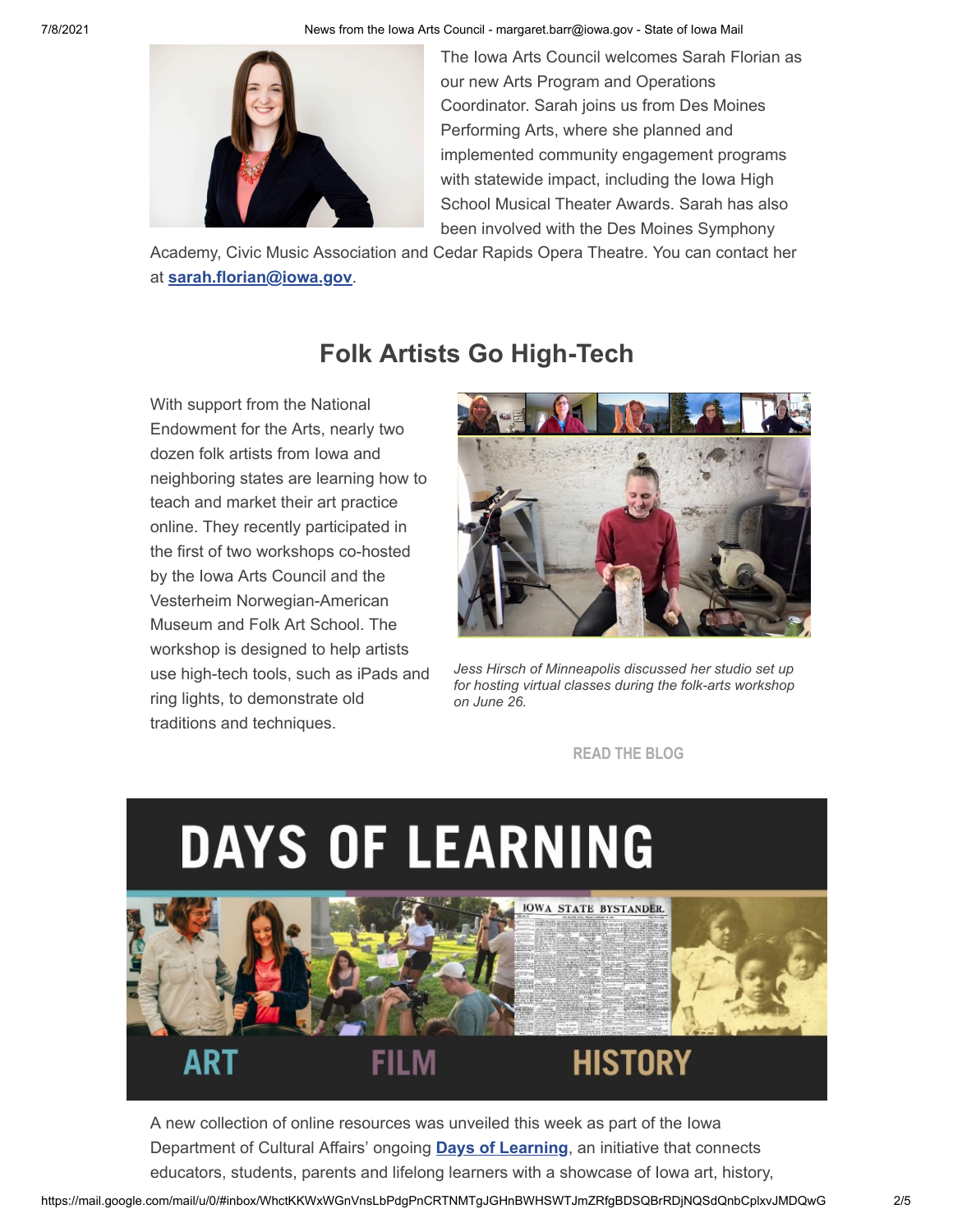humanities, film and culture. The multimedia collection, "**Celebrate Moments & Cultures**[," features a few high points from Iowa's past and present – a mix of mi](https://r20.rs6.net/tn.jsp?f=0011hkJV5o4lfrqeaVnLvhHF4Ad1OytEiTkD1QusyqP3NU_3-Y-bKO9qqHizTdci5ukhxIyia2-FLSf_tXD-LcerhVhVw5857fB-9uIeejBaZB73BOeoUCyei6hfMsosXECtkKLhfSSIGTWkJ-ySkMvqCCNovpkrbzE4Mj_FpwvyK-EBhL0bLHF3sCD2hcqDlx7&c=bUO0W_YQWc7v9_0gFXD3Q7Gn8bR8DIyMHZxhAFwx-uwoqPe-YG7RPw==&ch=5puikqJVA-QcOKncLG3XIYJWGa6uBT9bwaREJ4Fp2KFSwcfpAiwd4w==)lestones, memorable stories and points of view – specially curated by the department staff and other experts from cultural organizations across the state.

Check out video tours from the Sioux City Art Center, an egg-decorating demonstration from the National Czech & Slovak Museum & Library, performances from recent Iowa Scholarship for the Arts recipients . . . and so much more. Enjoy!

#### **[BROWSE THE NEW COLLECTION](https://r20.rs6.net/tn.jsp?f=0011hkJV5o4lfrqeaVnLvhHF4Ad1OytEiTkD1QusyqP3NU_3-Y-bKO9qqHizTdci5ukhxIyia2-FLSf_tXD-LcerhVhVw5857fB-9uIeejBaZB73BOeoUCyei6hfMsosXECtkKLhfSSIGTWkJ-ySkMvqCCNovpkrbzE4Mj_FpwvyK-EBhL0bLHF3sCD2hcqDlx7&c=bUO0W_YQWc7v9_0gFXD3Q7Gn8bR8DIyMHZxhAFwx-uwoqPe-YG7RPw==&ch=5puikqJVA-QcOKncLG3XIYJWGa6uBT9bwaREJ4Fp2KFSwcfpAiwd4w==)**



### **Grantee Spotlight: Brunnier Art Museum**

To mark the 25th anniversary of a landmark exhibition that explored the ecology and culture of Iowa's Loess Hills, Iowa State University Museums has organized a new exhibition, "Compelling Ground: Landscapes, Environments and People of Iowa," that honors the original exhibit's vision and examines changes that have taken place over the last quarter century. As with the original exhibit, artists were asked to create art inspired by Iowa, but this time, the entire state was open for interpretation. Nineteen artists contributed works to the exhibit, supported in part by an Iowa Arts Council Arts Project grant. The exhibition closes July 23, with a reception and talk set for 2-4 p.m. July 11.

**[LEARN MORE ABOUT THE EXHIBITION](https://r20.rs6.net/tn.jsp?f=0011hkJV5o4lfrqeaVnLvhHF4Ad1OytEiTkD1QusyqP3NU_3-Y-bKO9quWOTXvbkZLnL4WE3FnE-O9iGKTHN8nMcpHlYAUtwSHxytZ9_TR-stNC_xCDMpAwU_8eEEibTNOvasEh1IvAvUkvW_HuCt77ETN42knjPU9z5hYTYYoQYbDdXONoMh0fzTn1mIk9v6vj3aIF_qVYukE=&c=bUO0W_YQWc7v9_0gFXD3Q7Gn8bR8DIyMHZxhAFwx-uwoqPe-YG7RPw==&ch=5puikqJVA-QcOKncLG3XIYJWGa6uBT9bwaREJ4Fp2KFSwcfpAiwd4w==)**

*Pictured above: "Iowa Road Creek," 2017, by Fred Easker*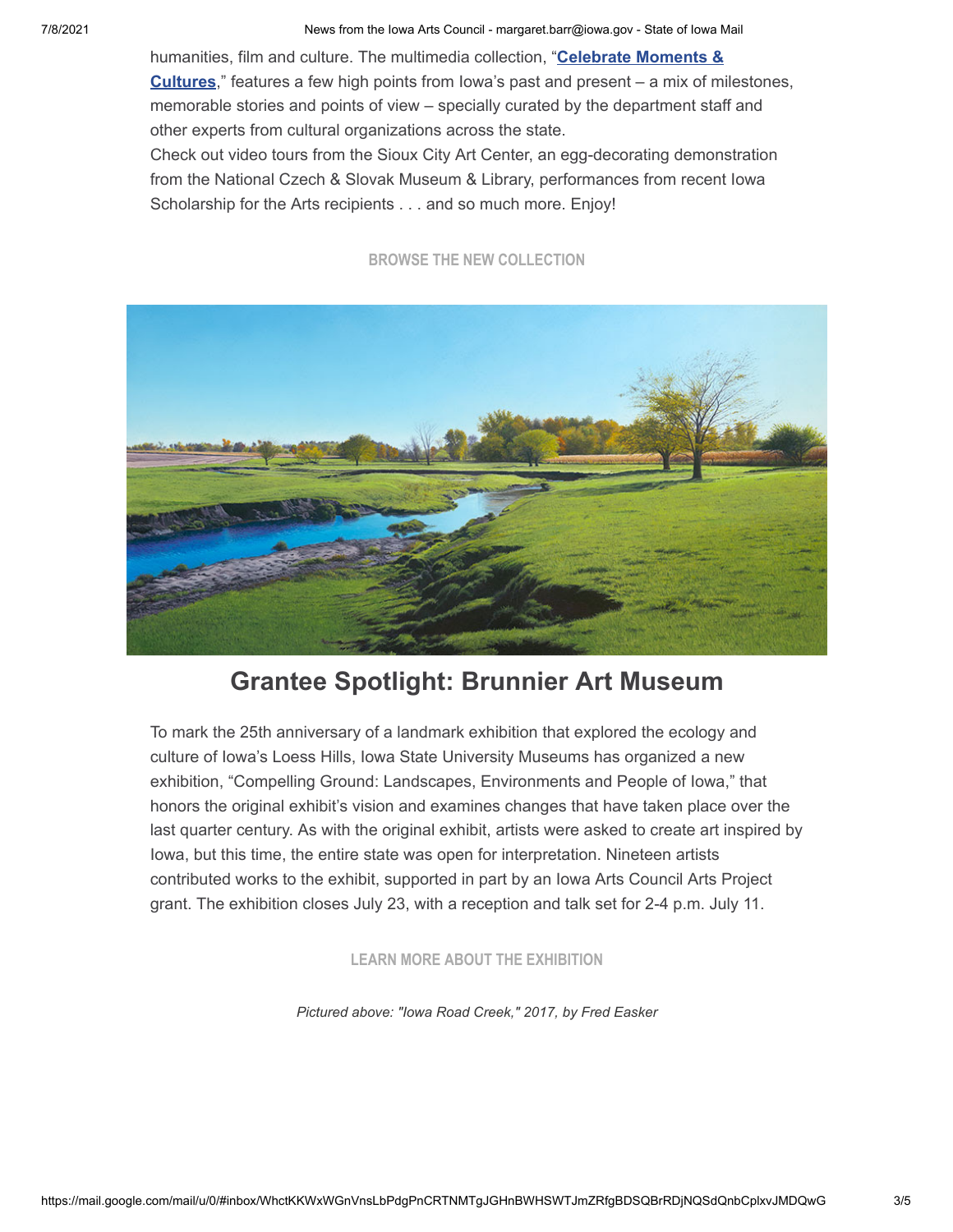

## **Federal & Regional Resources**

#### **American Rescue Plan Act Funding Opportunities**

The National Endowment for the Arts will award competitive **[direct grants](https://r20.rs6.net/tn.jsp?f=0011hkJV5o4lfrqeaVnLvhHF4Ad1OytEiTkD1QusyqP3NU_3-Y-bKO9qjB0Xib18OCddo-EM7xkjbqZ7RH_YDJrOMFAk_o8VDdUvjCs66LjxsyUNiFMhtX7ZMuAgBzgTvAQ0bTv27Il3nLNEDcbxtk2HMlrT2GGGKmOHL2vzQZJJ-y0lKyQk1ItJ1d_DMK9lAta&c=bUO0W_YQWc7v9_0gFXD3Q7Gn8bR8DIyMHZxhAFwx-uwoqPe-YG7RPw==&ch=5puikqJVA-QcOKncLG3XIYJWGa6uBT9bwaREJ4Fp2KFSwcfpAiwd4w==)** of \$50,000- 150,000 to eligible arts and culture organizations. **Apply by Aug. 12.**

**[VIEW THE WEBINAR SLIDES](https://r20.rs6.net/tn.jsp?f=0011hkJV5o4lfrqeaVnLvhHF4Ad1OytEiTkD1QusyqP3NU_3-Y-bKO9quWOTXvbkZLnfiVO__hukK4CYpAiUHU0pr-v6LRdY5DS2jZQXaQkN2lkWI7JyzUBH3dlPe-9l0kVE3zuh5reXTZqai_yWuZxvPq8HnStBAuso3u002Hz7xFFmTLhtxs5RYD41JjK8D4jB36G0WUAe_BJWmmibxNwSKFoP_3JZ8qc6_fhWGXGFaLyMBUW2K0LTEsZaECgNIkVnRX3wbhZYmX4YPOQe619hg==&c=bUO0W_YQWc7v9_0gFXD3Q7Gn8bR8DIyMHZxhAFwx-uwoqPe-YG7RPw==&ch=5puikqJVA-QcOKncLG3XIYJWGa6uBT9bwaREJ4Fp2KFSwcfpAiwd4w==)**

Through the NEA's **[Local Arts Agency Subgranting program](https://r20.rs6.net/tn.jsp?f=0011hkJV5o4lfrqeaVnLvhHF4Ad1OytEiTkD1QusyqP3NU_3-Y-bKO9quWOTXvbkZLnPCCtDfpsKdMf_6aFWyBrDFJKzVRtpo-sdlnoYdeD4wsV_kaW-LtoolbEEKX9quIUY-atscNr51C_z7PJefBN4IENEDLz-Sv9WAWCYBW0Xt2ehpnv3FNaGEy-OcByjpX-5IWuWuj_mcc_988FjrHLTkyoVlqC9Vfti68F06XduAdt9leElEM36bYPsNZnwCW26HAZMM4J19xgD4SBybbrKLW6sPuNwD2GUD6TcPS1vEM5A4VI-A2uxA==&c=bUO0W_YQWc7v9_0gFXD3Q7Gn8bR8DIyMHZxhAFwx-uwoqPe-YG7RPw==&ch=5puikqJVA-QcOKncLG3XIYJWGa6uBT9bwaREJ4Fp2KFSwcfpAiwd4w==)**, eligible local arts agencies may apply for grant funding that can be sub-granted in your community or region. **Apply by July 22.**

**[LEARN MORE](https://r20.rs6.net/tn.jsp?f=0011hkJV5o4lfrqeaVnLvhHF4Ad1OytEiTkD1QusyqP3NU_3-Y-bKO9quWOTXvbkZLn_jsPsHr4P1Y_pG8dprVZHVlEyz8vl4SI98kR8tDiIpYqO8swCDuXDysN8Pvcn2PYYqsPcbew17jvsT0bzSsMKnkhCI6rxrO8LedyO4qlZZj4u9G1y41PMMW45AapB--jPw_zF454H5yHrc_yHw1IBMubyXMAwcQpoTI_SEzi9sbHTNpzVLJCIWN-IkX7l4uPA2GbNosIUxiaWXgUMUdP9j1IxuNCM0CBMw6mjNh_rwUCFvP4Y5aEVg==&c=bUO0W_YQWc7v9_0gFXD3Q7Gn8bR8DIyMHZxhAFwx-uwoqPe-YG7RPw==&ch=5puikqJVA-QcOKncLG3XIYJWGa6uBT9bwaREJ4Fp2KFSwcfpAiwd4w==)**

The American Rescue Plan Act (ARP) allocated \$350 billion to state and local governments. A new **[special report](https://r20.rs6.net/tn.jsp?f=0011hkJV5o4lfrqeaVnLvhHF4Ad1OytEiTkD1QusyqP3NU_3-Y-bKO9quWOTXvbkZLnGwCy8bO8PSaRiSKbOfQz9dwPfMTLQoaoMNlGHiV3NEspsiM_FbNmj7sFiQY51dG2HjVOVmmmCjBaV9vWU9fv3H3XaqaeV3hXG6uO3c184XUAS0urdMcEQpYRoXFHWTGyiQ3ufHrJhGglQuJvM3wYwOd7YkroiF4-27OvsvLa0iKbqmHRzvLFIvEHZmHt3DWYU3Nb1fzpJLQ3HD26yVL7cg==&c=bUO0W_YQWc7v9_0gFXD3Q7Gn8bR8DIyMHZxhAFwx-uwoqPe-YG7RPw==&ch=5puikqJVA-QcOKncLG3XIYJWGa6uBT9bwaREJ4Fp2KFSwcfpAiwd4w==)** from the National Council of Nonprofits is designed to guide governments through the process of seeking and allocating these funds, including to nonprofit organizations.

**[LEARN MORE](https://r20.rs6.net/tn.jsp?f=0011hkJV5o4lfrqeaVnLvhHF4Ad1OytEiTkD1QusyqP3NU_3-Y-bKO9quWOTXvbkZLnGwCy8bO8PSaRiSKbOfQz9dwPfMTLQoaoMNlGHiV3NEspsiM_FbNmj7sFiQY51dG2HjVOVmmmCjBaV9vWU9fv3H3XaqaeV3hXG6uO3c184XUAS0urdMcEQpYRoXFHWTGyiQ3ufHrJhGglQuJvM3wYwOd7YkroiF4-27OvsvLa0iKbqmHRzvLFIvEHZmHt3DWYU3Nb1fzpJLQ3HD26yVL7cg==&c=bUO0W_YQWc7v9_0gFXD3Q7Gn8bR8DIyMHZxhAFwx-uwoqPe-YG7RPw==&ch=5puikqJVA-QcOKncLG3XIYJWGa6uBT9bwaREJ4Fp2KFSwcfpAiwd4w==)**



#### **Arts Midwest GIG Fund**

Arts Midwest relaunched its **Grow, Invest, Gather (GIG) Fund grants** [to help organizations grow their capacity and to bring to](https://r20.rs6.net/tn.jsp?f=0011hkJV5o4lfrqeaVnLvhHF4Ad1OytEiTkD1QusyqP3NU_3-Y-bKO9quWOTXvbkZLnY-XqJkc0fyNnZTJD_B6biGjgPeX_8s-ej_toBJCWWbO4_7Ut1Oax5HVbieqHrVybQesThII1OHBSukrEOHrz7Q-WkZnlApNdxDHeuyM96r4SfO7hkm8n-Gca4qNqWb-xhGGAI7V0gjVnNlpFj6wMnEkSuqGgJd8m&c=bUO0W_YQWc7v9_0gFXD3Q7Gn8bR8DIyMHZxhAFwx-uwoqPe-YG7RPw==&ch=5puikqJVA-QcOKncLG3XIYJWGa6uBT9bwaREJ4Fp2KFSwcfpAiwd4w==)uring artists into their community.

Congratulations to the five Iowa arts organizations awarded funds in Round One: the George Daily Auditorium, Oskaloosa; Levitt AMP Earlham Music Series, Earlham; Fairfield